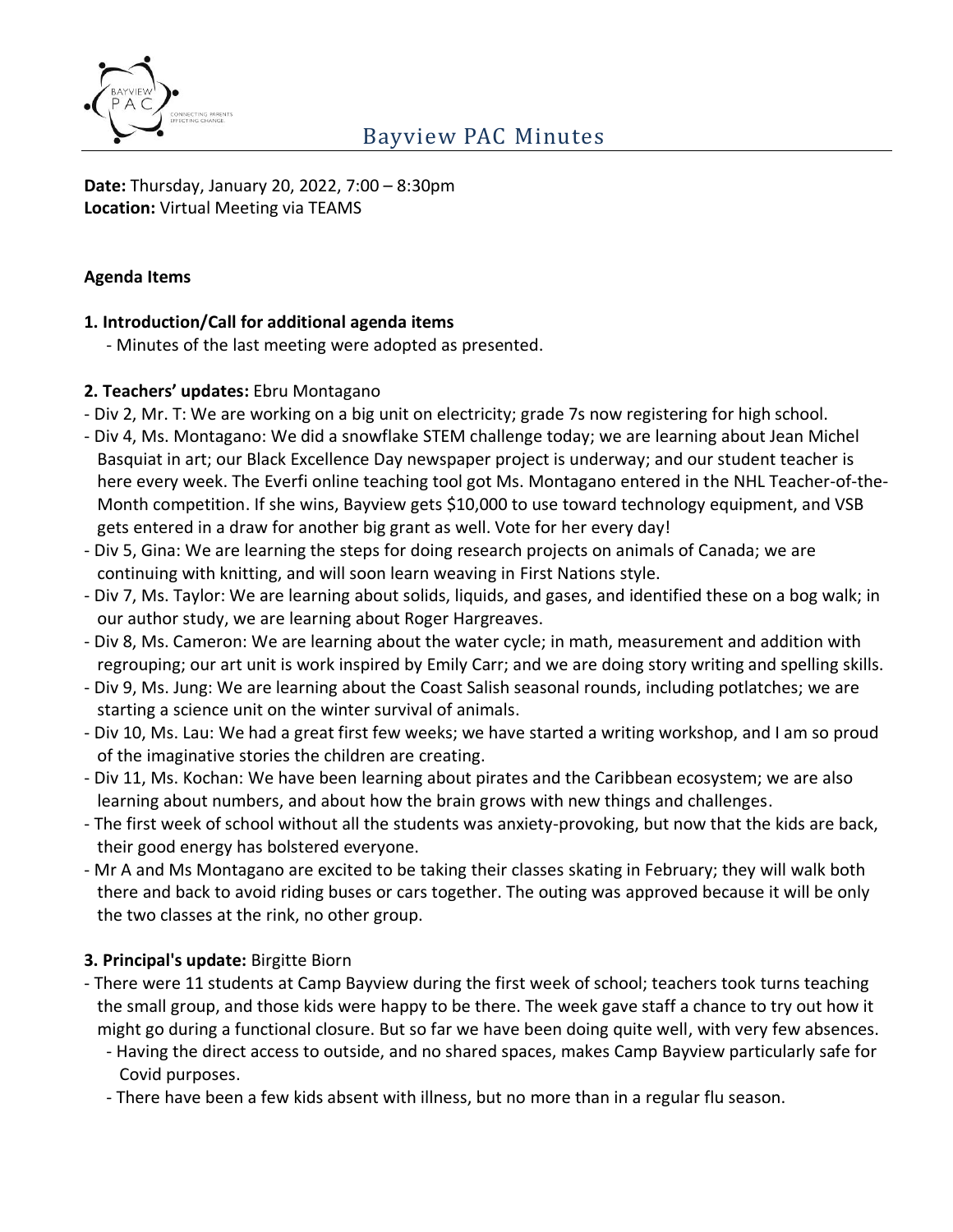

- We have regular meetings with Dr. Choi, the school liaison from the health authority. There are new health guidelines out today, which are quite different on how to think about testing and isolation. Testing for young people isn't really recommended any more, unless they have regular, close contact with vulnerable people.
- The corrected version of the guidelines says "stay home until you feel well enough to resume regular activities" (nothing about 5 days isolation, which was a mistake in the earlier version of the guidelines).
- -Also, if a member of a family tests positive, the other family members don't have to isolate if they are not symptomatic.
- -Ebru notes: Dr. Conway from the Vancouver Infectious Diseases Centre commented that during the pandemic we shouldn't ask kids to tough it out if they say they aren't feeling well. Ask their symptoms, and if any of them are on the Covid list, send/keep them home. Especially if it's a sore throat.
	- Joss asks: is nasal congestion or runny nose now on the list of symptoms? It sounds like it is part of the Omicron symptoms. Response: It is being added to the list, along with sneezing. Also, consider each child's baseline: e.g., is this different from their usual runny nose?
- Report cards will go home next Friday.
- Leanne Riley's SSA position hasn't been filled, so we are short one SSA. This shortage is currently a problem across the district. We have been able to borrow from QE a couple of times, but it has been difficult. The SSAs have been working really hard to support the kids who need it, and it is taking a toll on them.
- New Bayview update
	- Kent sent a short email: There has been a flurry of activity inside the building lately. Installation of exterior cladding is ongoing; mechanical and electrical are 75% installed.
	- There is a small chance we could move in before the summer, but it's not likely.
	- Currently there are too many safety hazards inside for Birgitte to have a site visit.
	- In December, Bayview staff visited Tennyson Elementary, to look at their new furniture, and then we put in furniture orders with the district. It was very exciting to choose furniture and put in requests e.g., new desks with a groove to keep pencils from rolling off, whiteboard tables, etc.
	- Once we move back to new Bayview, we have to go back to the 9:00-3:00 schedule, although the staff has liked the 8:45-2:45 schedule. We will try to keep the two half-hour recess blocks, which have worked out very well.
- Enrollment numbers are good--we will have two Kindergarten classes next year.

### **4. Treasurer's update:** Jessica Ellis

- Regular account: \$34,782.22
- Gaming Account: \$12,006.62

### **5. New Bayview fundraising update:** Joss Taylor for Brie Lunn and Kelly Ryan

- Currently we have achieved more than \$300K in total fundraising.
- We received two large, unexpected donations in late Dec and early Jan, totaling \$45K.
- Kelly is putting in applications for the BC Tire Stewardship grant and the Recycled Rubber Surfacing grant, to try to get funding for rubber surfacing on the intermediate playground (the primary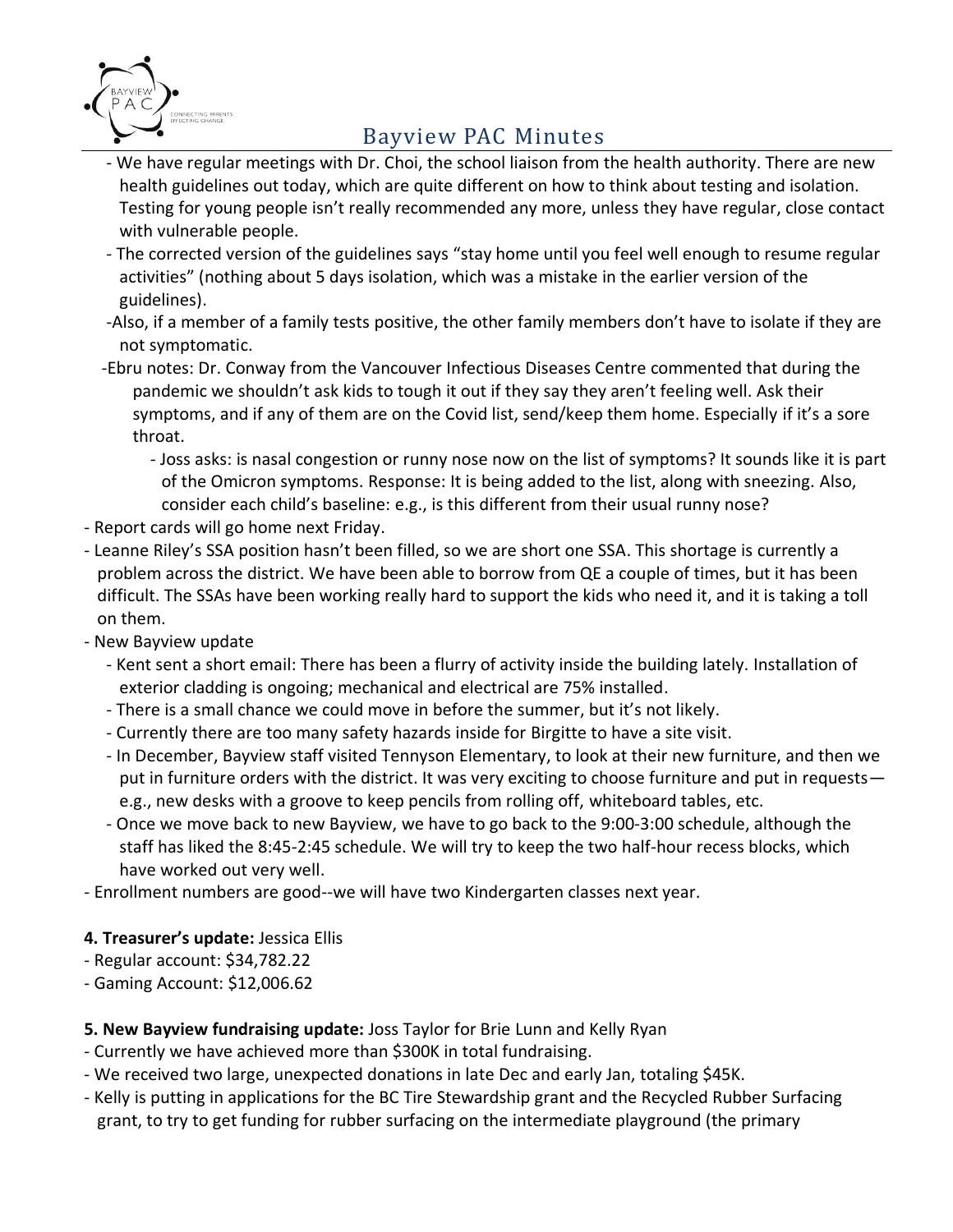

playground surfacing was funded in the last round of grants). The granting organizations strongly encouraged us to reapply, so we hope we have a good chance.

- Brie is organizing a Read-A-Thon for April.

#### **6. Winter holiday market recap:** Emilia Doro

- \$4,334 was raised by the market.
- The event went pretty well, despite being online. It's not a great platform for the vendors, however.
- It will be nice to get back to doing it in person, especially for the kids to be involved, but it's good to be keeping the tradition alive. Thank you Emilia!

### **7. Staff Appreciation lunch (Feb. 17):** Joss Taylor

- We still need a lead and volunteers—we will be sending out an email call for volunteers next week.
	- The lead would contact the caterer, get the menu options to staff, and coordinate delivery on the day of the event.
- Like last year, we will get individually packaged lunches for staff; probably from Jo's Deli on Alma St., which went over well last year.
- Ebru says: thank you so much for organizing this—we absolutely love it, and feel so loved and appreciated!

#### **8. Hot lunch:** Brie Lunn

- The survey in December regarding the current hot lunches from C'Est Mon Café got 32 responses. Overall, experiences varied. Pricing, selection, and ordering experiences were positive, but food quality was an issue. Of respondents, 80% were willing to try C'Est Mon again with more food options; many would order more days per week if available.
- Susan Rea, who has been helping with the hot lunch program, talked to Calhoun's about supplying hot lunches. They can only do Mondays and Fridays at this time; they have more menu selections and size options, but prices are \$1-\$3 higher. They use Munch-A-Lunch for ordering, but they would absorb the fee if they were our exclusive provider.
- We will stay with C'Est Mon until the end of this school year, but if food quality doesn't improve significantly, will probably change providers for September.
- We still need more parent volunteers to help distribute the food—the existing volunteers have had to bow out or called in sick. There is a sign-up app for the shifts. The commitment is only about half an hour at midday, and consists only of overseeing the students who do the actual distribution. It's a very easy job, but without these volunteers, we won't be able to continue with hot lunch.
- If there is one parent who can come in every or most days, they could get free lunch for their kids.
- Emilia notes that there aren't lots of lunches actually being ordered: last time there were only about 15 lunch orders delivered. We need to remind everyone that the hot lunch option exists.
- We get a kickback from the orders: in Nov and Dec we received about \$600 from C'Est Mon Café.

### **9. Yearbook:** Joss Taylor

- Genevieve Tiamo will take charge of creating a yearbook this year.

- Herff Jones, the yearbook company used previously, has been put in touch with Genevieve.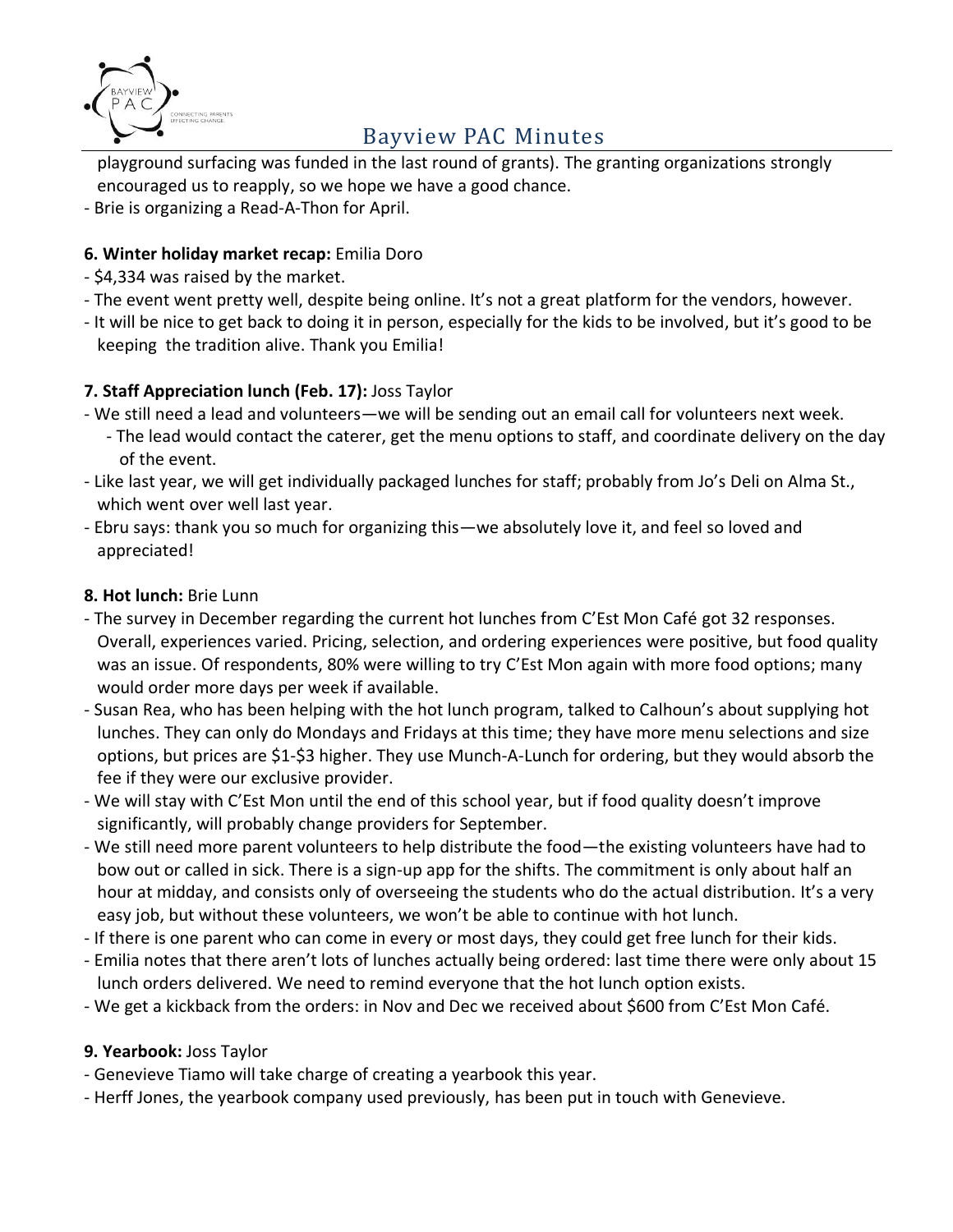

- This is the first year we're doing it in advance, rather than as a last-minute scramble, so we hope to have a good supply of photos
- Let the teachers know to start collecting photos.
- Maybe we could see if any grade 7 students would like to be involved in the process.

#### **10. Upcoming fundraisers:** Emilia Doro, Joss Taylor

- Stong's online orders rebate

- Online orders at Stong's can be designated as fundraising for Bayview, from a pull-down menu on the checkout page. 4% of your total order will be donated to Bayview. Let your neighbours and friends know!

- Valentine's candy
	- Last year we sold candy bags, in conjunction with Bayview's Kindness Week.
	- We will do this again this year, at \$5 per bag, sold online through the PAC website.
	- Birgitte: would staff prefer delivery on Fri 2/11, or on Mon 2/14?

- Emilia will get the organization started next week; Yuka and Emilia will probably handle assembly of the bags. Brie can add a line about the candy bags to her call for volunteers.

#### - Monthly chips sales

- We again can't do popcorn sales, so we will sell chip bags for \$1 on the first Friday of each month.

- Joss will put all the dates on the PAC market website, so parents can order all their chips at once.
- Easter Purdy's chocolates
	- Emilia has signed us up with Purdy's for the Easter campaign. March 27 will be the ordering deadline; pickup will be April 8 at McBride Park.
	- Will need volunteers to help sort at the school, deliver to the park, and distribute to families.

#### - Dine and Donate

- Castaway (Blenheim and 4<sup>th</sup>) is lined up for early February; Nuba (Broadway) for March.

- Read-a-thon (Brie Lunn)
	- This will be similar to last year, using the same service.
	- It will run in the first two weeks of April, after Spring Break.

#### **13. Talent show (Gala alternative):** Emilia Doro

- As with last year, we can't do an in-person event, so we will do another online talent show, with a bit more trivia challenges.
- Mr T and Ms. Montagano are aware of the event, and will host.
- Peter GG has agreed to help with the videos again, and Delia Jane Ramsbotham will handle the trivia.
- Class platters (to be won by lottery rather than auction)
	- With all the help from Emilia and Yuka and Ms Taylor, the teachers will be up for doing platters.
	- Anna will be procuring blank platters as soon as possible, so that they can get up to the school soon, for teachers/kids to start working on them.
- Associated dine and donate, desserts
	- Maybe we could have two restaurant options if possible, so that we don't overwhelm just one with too many orders.
- We have not set a date yet—we will have to be sure it doesn't conflict with Ms Montagano's son's graduation from high school.